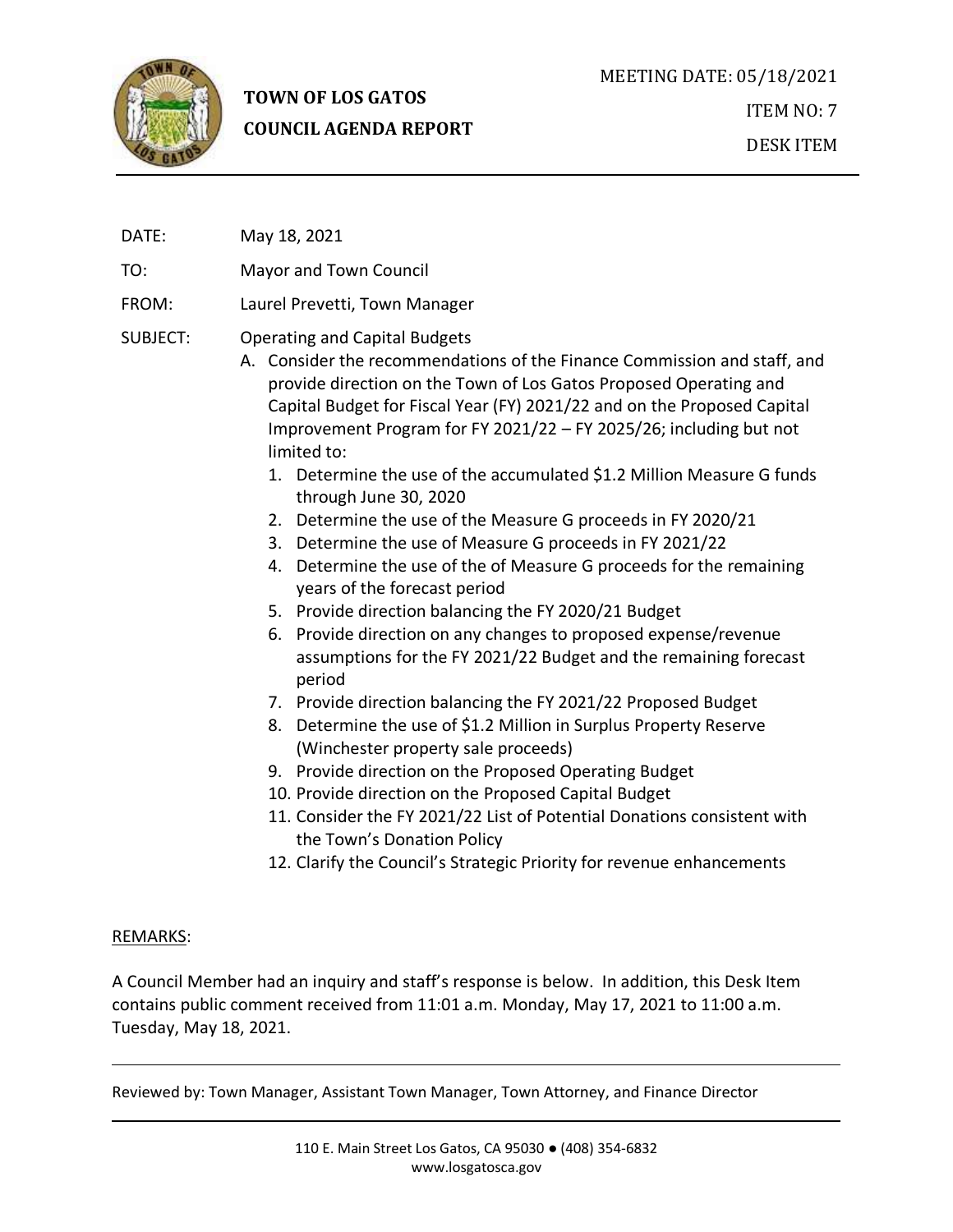PAGE **2** OF **4** SUBJECT: Operating and Capital Budgets DATE: May 18, 2021

### *Did staff prepare a calculation for the use of American Rescue Plan Act funds according to the recent Interim Final Rule published by Secretary of the Treasury (Treasury)?*

Yes. On May 10, 2021, the Secretary of the Treasury (Treasury) published an Interim Final Rule to implement the Coronavirus State Fiscal Recovery Fund and the Coronavirus Local Fiscal Recovery Fund established under the American Rescue Plan Act related to Revenue Loss.

The Act allows recipients facing budget shortfalls to use payments from the Fiscal Recovery Funds to avoid cuts to government services and, thus, enable State, local, and Tribal governments to continue to provide valuable services and ensure that fiscal austerity measures do not hamper the broader economic recovery. The Interim Final Rule implements these provisions by establishing a definition of "general revenue" for purposes of calculating a loss in revenue and by providing a methodology for calculating revenue lost due to the COVID-19 public health emergency.

The Interim Rule clarified that recipients should calculate revenue on an entity-wide basis. Prior to this clarification, staff publicly demonstrated individual revenue impacts as encouraged by national and regional municipal associations. Treasury adopted this uniform aggregate approach to minimize the administrative burden for recipients, provide for greater consistency across recipients, and present a more accurate representation of the net impact of the COVID-19 public health emergency on a recipient's revenue, rather than relying on financial reporting prepared by each recipient, which vary in methodology used and which generally aggregates revenue by purpose rather than by source.

In the Interim Final Rule, any diminution in actual revenue calculated using the formula above would be presumed to have been "due to" the COVID-19 public health emergency. This presumption is made for administrative ease and in recognition of the broad-based economic damage that the pandemic has wrought.

Recipients are permitted to calculate the extent of reduction in revenue as of four points in time: December 31, 2020; December 31, 2021; December 31, 2022; and December 31, 2023. This approach recognizes that some recipients may experience lagged effects of the pandemic on revenues.

Upon receiving Fiscal Recovery Fund payments, recipients may immediately calculate revenue loss for the period ending December 31, 2020.

To calculate the extent of the reduction in revenue at each of these dates, recipients are directed to follow a four-step process:

• Step 1: Identify revenues collected in the most recent full fiscal year prior to the public health emergency (i.e., last full fiscal year before January 27, 2020), called the base year revenue.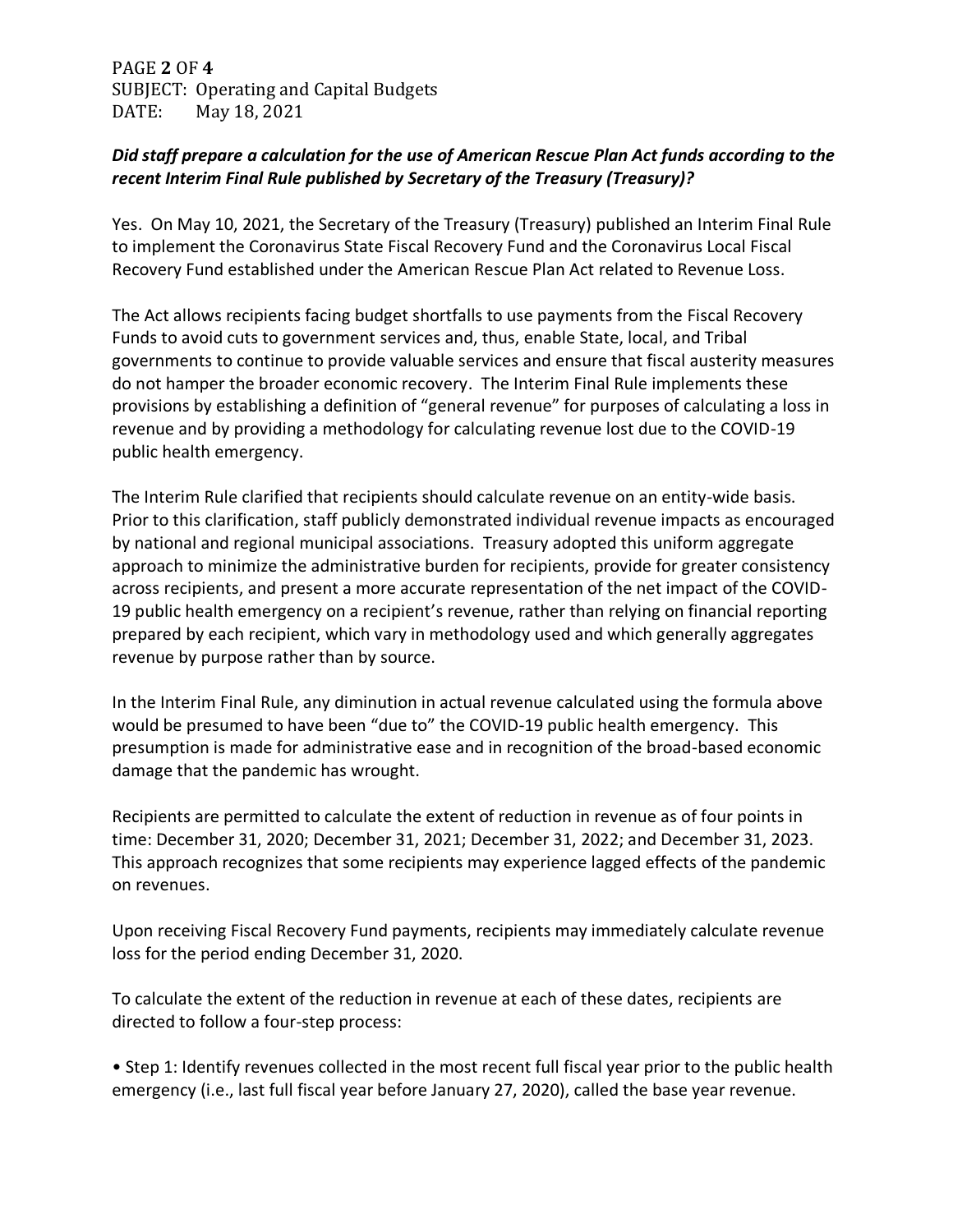PAGE **3** OF **4** SUBJECT: Operating and Capital Budgets DATE: May 18, 2021

• Step 2: Estimate counterfactual revenue, which is equal to base year revenue \* [(1 + growth adjustment)  $\frac{(n/12)}{2}$ , where n is the number of months elapsed since the end of the base year to the calculation date, and growth adjustment is the greater of 4.1 percent and the recipient's average annual revenue growth in the three full fiscal years prior to the COVID-19 public health emergency.

• Step 3: Identify actual revenue, which equals revenues collected over the past twelve months as of the calculation date.

• Step 4: The extent of the reduction in revenue is equal to counterfactual revenue less actual revenue. If actual revenue exceeds counterfactual revenue, the extent of the reduction in revenue is set to zero for that calculation date.

The following table represents staff's preliminary calculation based on current guidance provided in the Interim Final Rule, current Town estimates, and future forecasted Town revenues. The estimated amounts are unaudited, and staff will continue to adjust the analysis in the event Treasury produces more detailed guidelines or additional data becomes available.

| FY 2018/19<br>Through 6/30/19<br><b>Actual Base</b> | <b>Growth Factor</b><br>Annual |                                                                | <b>Calendar Year</b><br><b>Through</b><br>12/31/2020 | <b>Calendar Year</b><br><b>Through</b><br>12/31/2021 | <b>Calendar Year</b><br><b>Through</b><br>12/31/2022 | <b>Calendar Year</b><br><b>Through</b><br>12/31/2023 |
|-----------------------------------------------------|--------------------------------|----------------------------------------------------------------|------------------------------------------------------|------------------------------------------------------|------------------------------------------------------|------------------------------------------------------|
| (millions)                                          |                                |                                                                | (millions)                                           | (millions)                                           | (millions)                                           | (millions)                                           |
| \$41.40                                             | 4.1%                           | <b>Calculated</b><br>Counterfactual<br><b>Revenue</b>          | \$43.97                                              | \$45.77                                              | \$47.65                                              | \$49.60                                              |
|                                                     |                                | <b>Estimated</b><br>Revenue<br>(Budget and Forecast 4-19-2021) | \$39.93                                              | \$39.77                                              | \$40.30                                              | \$41.21                                              |
|                                                     |                                | <b>Estimated Revenue</b><br><b>Shortfall</b>                   | $-54.04$                                             | $-56.00$                                             | $-57.35$                                             | $-58.40$                                             |

Attachments received with the Staff Report:

- 1. FY 2021/22 Proposed Operating and Capital Budget, provided to the Council in April and available:<https://www.losgatosca.gov/2668/FY-21-22-Proposed-Operating-Budget>
- 2. FY 2021/22 FY 2025/26 Proposed Capital Improvement Program Budget, provided to the Council in April and available: [https://www.losgatosca.gov/2669/FY-21-22-Proposed-](https://www.losgatosca.gov/2669/FY-21-22-Proposed-Capital-Budget)[Capital-Budget](https://www.losgatosca.gov/2669/FY-21-22-Proposed-Capital-Budget)
- 3. Finance Commission Recommendations
- 4. Revenue and Expense Forecast Assumptions
- 5. List of proposed changes related to typos and adding clarifications
- 6. Council Principles for Considering Requests
- 7. Town of Los Gatos Donation Policy
- 8. Town of Los Gatos Donation Opportunities: FY 2021/22